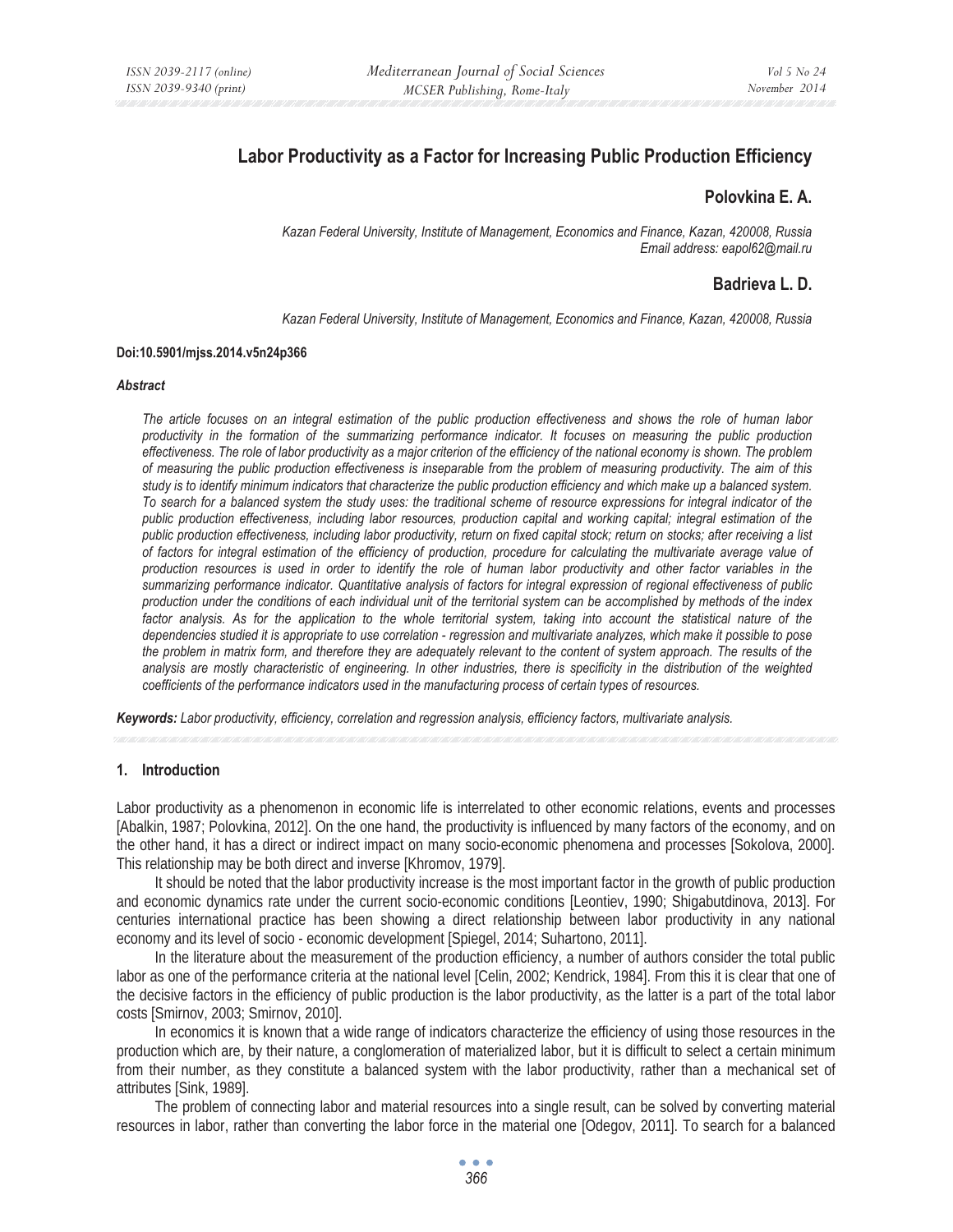system the study uses:

- 1. traditional scheme for resource expression of integral indicator of the public production effectiveness, including the human labor resources, production capital and working capital;
- 2. integral estimation of the of public production effectiveness, including labor productivity, return on fixed capital stock; return on stocks.
- 3. After receiving a list of factors for integral estimation of the production efficiency, procedure for calculating the multivariate average value of production resources is used, in order to identify the role of human labor productivity and other factor variables in the summarizing performance indicator.

#### **2. Research Methods**

The traditional scheme for resource expressions of integral indicator of the public production effectiveness is as follows:

 $Be = \frac{E}{L + A + S}$  (1) where Be- beneficial effect of production (gross output);

L – human labor resources used;

A - capital assets;

S - stocks.

Connecting labor and material resources in a single result can be achieved by converting material resources into labor. To do this, the cost of capital assets and stocks is divided by labor productivity and thus we get the number of workers needed for the reproduction of value which is equivalent to the cost of industry production facilities in the economy of the region, during the calendar year, depending on the progress in labor performance rate in the region:

Be = 
$$
\frac{E}{E + (\frac{A}{E}) \cdot L + (\frac{S}{E}) \cdot L}
$$
 (2)

Let's make some transformations of formula (2) in order to differentiate its constituent components:

 $B_e = \frac{E}{L + \frac{A * L}{E} + \frac{S * L}{E}} = \frac{E}{L * E + A * L + S * L} = \frac{E * E}{L(E + A + S)} = \frac{E}{L} * \frac{E}{E + A + S}$  $\frac{E}{L^*E + A^*L + S^*L}$  $\frac{E}{L + \frac{A^*L}{E} + \frac{S^*L}{E}} = \frac{\frac{E}{L^*E + A^*L + S^*L}}{E} = \frac{E^*E}{L(E + A + S)} = \frac{E}{L} * \frac{E}{E + A +$ 

Thus, we obtain another proof of the fact that the human labor productivity  $(E / L)$  is an algebraic sum of integral estimation of the public production effectiveness.

In order to obtain the other variables which make up integral estimation, we make a further transformation of the right factor of formula (3), and divide its numerator and denominator by the number of useful effect:

$$
B_e = \text{Labor productivity} \times \frac{1}{1 + \frac{A}{E} + \frac{S}{E}} = \frac{laborproductivity}{1 + \frac{1}{E \cdot A} + \frac{1}{E \cdot S}} \tag{3}
$$

Consequently, the integral estimation of the public production effectiveness can be expressed as a result of the interaction of three variables;

| $Be = \frac{x_1}{1 + \frac{1}{1} + \frac{1}{1}}$<br>$x_2$ $x_2$ | (4) |
|-----------------------------------------------------------------|-----|
| or in a more general type:                                      |     |
| $Be = f(x_1, x_2, x_3),$                                        | (5) |
| where $x_1$ - labor productivity                                |     |
| x <sub>2</sub> - return on capital assets;                      |     |

 $x_3$  – return on stocks.

The denominator of the integral estimation can also be represented as capital intensity indicators of production and velocity of working capital, but the essence remains the same.

The economic meaning of the denominator of formula (4) is that it is a coefficient that characterizes the number of times the total labor costs exceeds the costs of living labor, hence it can be used in economic analysis and is directly related to the integral estimation of the effectiveness.

After receiving the list of factors integral evaluation of the production efficiency, it is necessary to establish the role of human labor productivity and other factor variables in the formation of the summarizing efficiency indicator, as well as how individual factor attributes interact with each other.

Quantitative factor analysis of integral expression of regional public production effectiveness under the conditions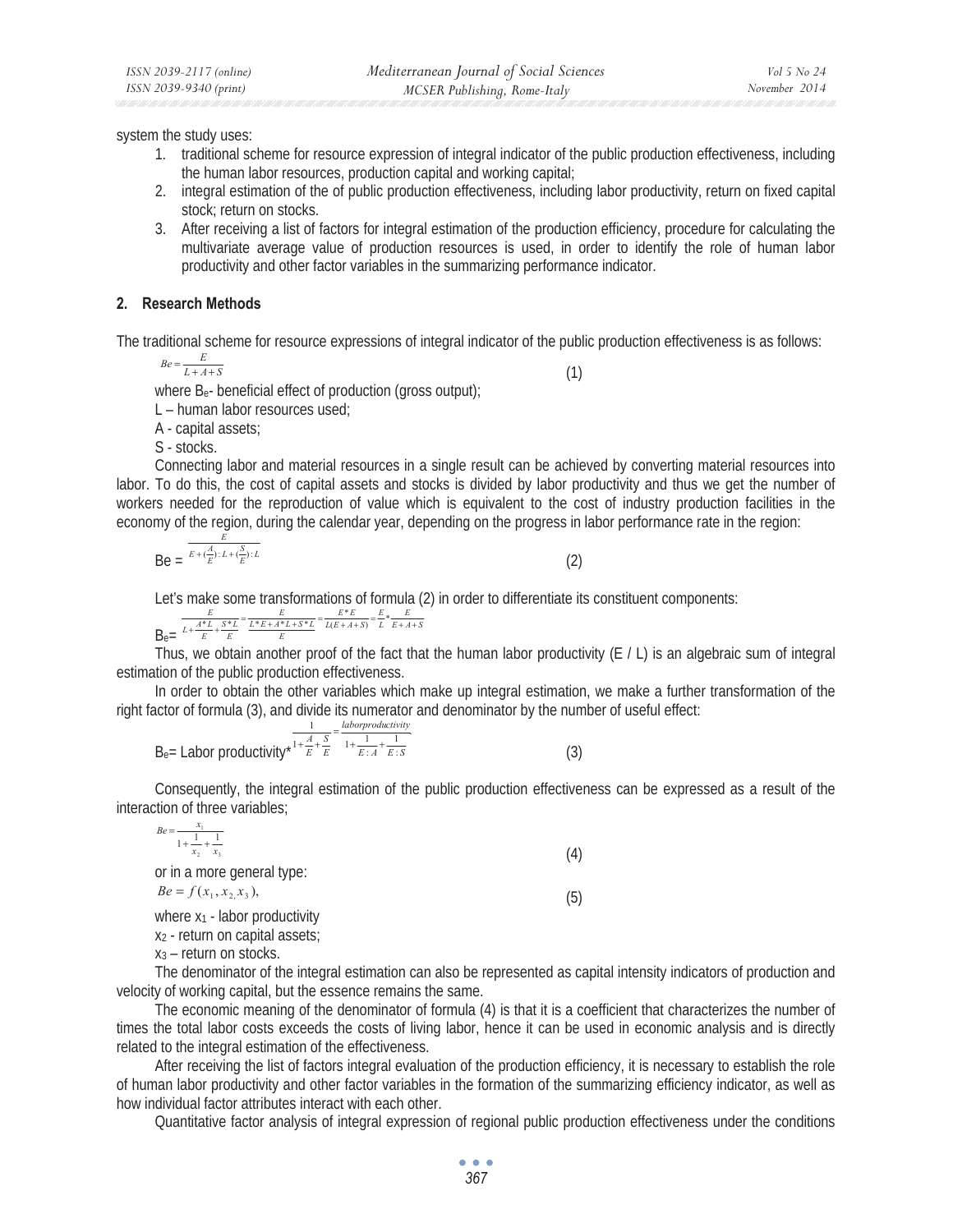| ISSN 2039-2117 (online) | Mediterranean Journal of Social Sciences | Vol 5 No 24   |
|-------------------------|------------------------------------------|---------------|
| ISSN 2039-9340 (print)  | MCSER Publishing, Rome-Italy             | November 2014 |

of each individual unit of the territorial system can be accomplished by methods of the index factor analysis. As for the application to the whole territorial system, taking into account the statistical nature of the investigated dependencies it is appropriate to apply correlation - regression and multivariate analyzes which make it possible to pose the problem in matrix form, and therefore they are adequately relevant to the content of system approach. Integral estimation of the public production effectiveness is calculated based on formula (1), presenting its denominator as a multivariate average of individual types of productive resources.

The mechanism of multivariate averages uses standardized assessment of averaged variables of multivariate analysis.

$$
P_{ij} = \frac{x_{ij}}{x_i},
$$

where  $i=1$ , 2, 3 – the type of production resources;

 $j=1, 2, 3, \ldots$ , N – economic regions.

The advantage of multivariate averages in comparison with the methods of component and factor analysis is a more active nature of search of multidimensional quantity, and to a much greater extent, the role of content analysis which is conducted at the first stage of the study is increasing. In this problem, a multivariate assessment will show how much production resources are available for an average industry of economic regions.

However, different types of resources do not play the same role in the formation of beneficial effect. Consequently, the multivariate average should be weighted quantity. As weights we have taken partial coefficients of determination that characterize a measure of the variations effect of each type of resource on the formation of the gross output of the industry when abstracting from the effects of variations of other types of resources:

 $d_i = r_{\text{vxi}} \beta_i$ ,

#### (7)

where r<sub>yxi</sub> – correlation coefficient between the value of gross output and production resources;

 $\beta_i$  <sub>-</sub> equation coefficients of multiregression in the standardized scale.

(6)

#### **3. Discussion**

Russian and foreign scholars are continuing research in the productivity methodology in current economic situation [Andreyeva, 2013; Belyaeva., 2012; Solow, 1957].

Professor A. Zolotov, Doctor of Economics, for example, rightly believes that "the problem of increasing labor productivity has not objectively lost its paramount importance though it was pushed into the background in the first years of reforms » [Zolotov, 2002]. The author argues that the postulates of economics, which have become widespread recently, do not separate productive labor from other types of useful activities. This is not surprising, if labor is defined as any mental and physical effort undertaken partially or entirely in order to achieve any result, aside from satisfaction, obtained directly from the work done.

When analyzing existing approaches of statistical investigation to labor productivity we found that Russian economists have no single methodology to study this category [Basovskaya, 2013; Gagarinsky, 2013]. It is objective in nature, as productivity is a complex, multidimensional concept of economic science. In order to reveal the essence of the economic analysis of labor productivity, it is necessary to highlight the main aspects of the study. Thus, S. Fabrikant, an American economist, writes that "... labor productivity, anyway, is an integral part of any broad economic problem, whether industrialization or research and development, automation or tax reform, the disparity between prices and cost, inflation or currency shortage "[Barysheva, 1999].

In addition, some economists propose to distinguish between the concept of "productivity" and "labor productivity" because these categories have different meanings. L. Sokolova, in our view, rightly believes that "productivity" as an economic category in its content is much broader than "labor productivity" because productivity can be considered in relation to all factors of production and to each of them separately [Sokolova, 2000 , Sokolova, 2002]. Labour productivity is characterized by the use of human labor (labor forces) and is determined by the productive power of labor and the labor intensity [Farzianpour, 2011].

An interesting approach was proposed by M. Porter, Harvard Business School professor, who comes from the fact that the main goal of each state is to achieve a high and constantly rising standard of living for its citizens, and the possibility of its implementation depends on the productivity which is achieved by the use of labor and capital. "The only sensible concept of competitiveness at the national level is productivity, that is, the volume of output produced by a unit of labor input and capital» [Porter, 2000]. According to M. Porter's theory, labor and capital productivity, along with the living standard of a nation define the basic parameters of its competitiveness.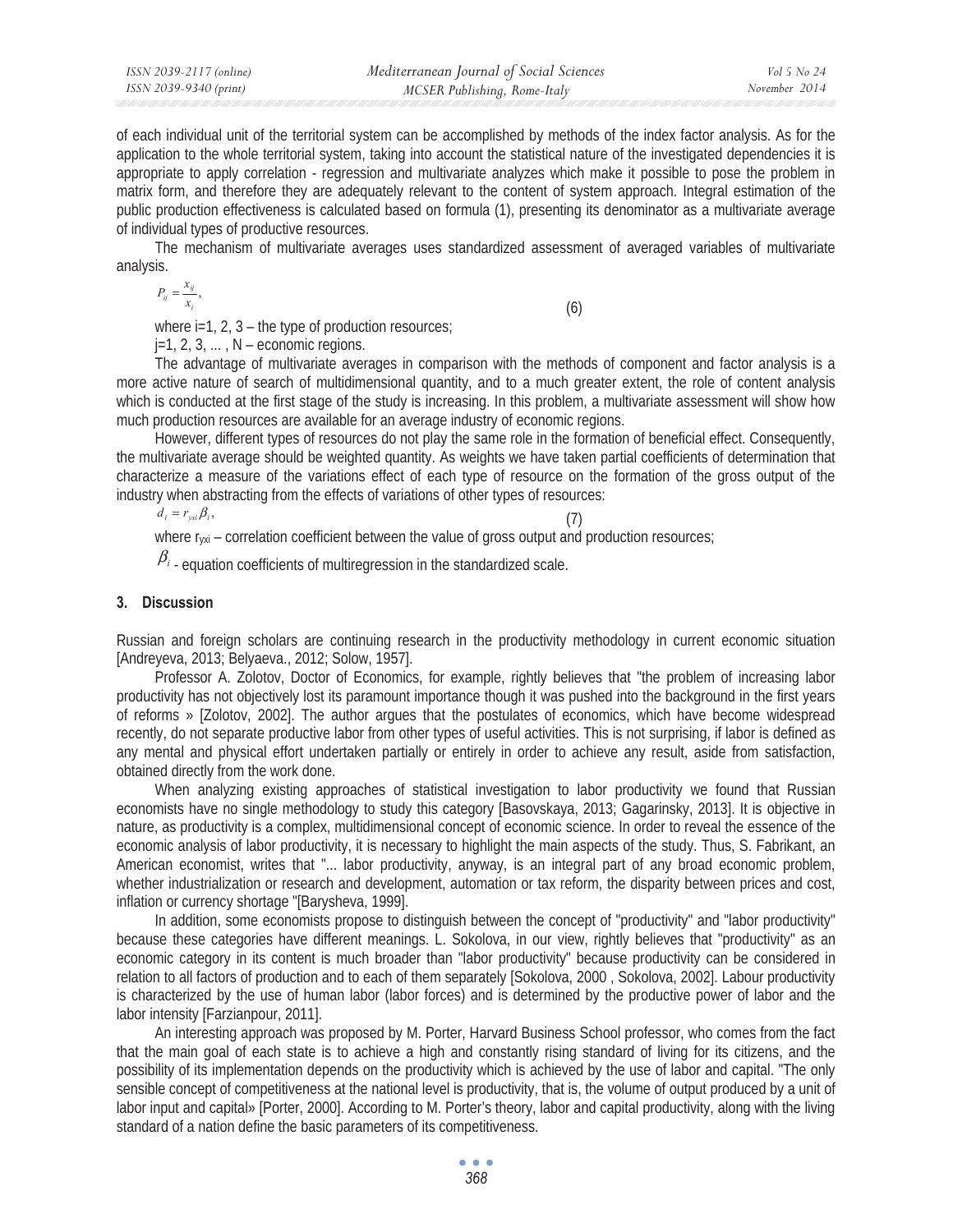Summarizing the above-said, we should note that labor productivity as a category of economic science is determined by the development level of the productive forces in society and is characterized by the appropriate production relations [Sumenth, 1986]. In this context, the problem of increasing labor productivity should be considered as cumulative saving of living and materialized labor.

### **4. The Results of the Study**

Calculations showed that in the conditions analyzed, variation of gross output by 60.1% is determined by the variation of the number of industrial and production staff  $(x_1)$ , by 20% - the variation of fixed assets  $(x_2)$  and by 10% - the variation of the value of stocks  $(x_3)$ .

Thus, the procedure of calculating multivariate average of industrial resources may be described by the formula:

 $=\frac{\sum P_{i1}a_i}{\sum d_i}$  $\vec{y} = \frac{\sum_i \vec{y}_i} d_i$  $P_i = \frac{\sum P_{i1}d}{\sum_i p_i}$ 

The calculation result of the integral estimation of production resources is characterized by data in column 8 of Table 1. They mean that the first of the considered economic regions has manufacturing resources that make up 341.9% compared to the average inter-district, second region - 102, third, 63.9, etc.

Integral estimation of the production efficiency is the ratio of the standardized value of the beneficial effect –  $y_i / y$ to an integral estimation of productive resources. Its values (see column 10) should also be interpreted as a relative value that characterizes the measure of use efficiency of all resources in the manufacturing process that is expressed as a percentage of inter-district level [Rangelova, 2013].

The integral estimation of the production efficiency and of its components makes it possible to calculate the parameters of formula (5) based on the correlation and regression framework. However, interesting are not only the equation coefficients of multiregression in natural scale, but also characteristics derived from them that set the priority of factor variables and, therefore, give the key to the solution of this problem [Ayinde, 2007; . Azadeh, 2005].

In general, the nature of the relationships in the integral estimation of the production effectiveness and its determinants is clearly expressed by paired correlation matrix (Table 2).

| Economic<br>regions | $P_{1j} = \frac{x_{1j}}{x_1}$ | $P_{2j} = \frac{x_{2j}}{x_2}$ | $P_{3j} = \frac{x_{3j}}{x_3}$ | $P_{1j}$<br>0,6107 | $P_{2j}$<br>0,2002 | $P_{3j}$<br>0,1002 | $\sum P_{ij} * d_i$ | $\frac{\sum P_{ij} * d_i}{\sum d_i}$ | $\underline{y_j}$<br>$\overline{\nu}$ | Integral<br>estimation of<br>production<br>effectiveness |  |
|---------------------|-------------------------------|-------------------------------|-------------------------------|--------------------|--------------------|--------------------|---------------------|--------------------------------------|---------------------------------------|----------------------------------------------------------|--|
|                     |                               | 2                             | 3                             | 4                  | 5                  | 6                  | $7 = 4 + 5 + 6$     | 8                                    | 9                                     | $10=9:8$                                                 |  |
|                     | 3.779                         | 2.919                         | 2,226                         | 2,308              | 0,584              | 0,223              | 3,115               | 3.419                                | 2,485                                 | 0,727                                                    |  |
| $\overline{2}$      | 1.143                         | 0.810                         | 0.991                         | 0.698              | 0,162              | 0,069              | 0.929               | 1.020                                | 1,248                                 | 1,224                                                    |  |
| 3                   | 0.700                         | 0,429                         | 0,684                         | 0,427              | 0,086              | 0,069              | 0,582               | 0,639                                | 0,976                                 | 1,527                                                    |  |
| 4                   | 0.341                         | 0,403                         | 0,579                         | 0,227              | 0,081              | 0,058              | 0,366               | 0,402                                | 0,593                                 | 1,475                                                    |  |
| 5                   | 1.057                         | 1,226                         | 1.677                         | 0,646              | 0,245              | 0,168              | 1,059               | 1.162                                | 0,979                                 | 0,843                                                    |  |
| 6                   | 0,336                         | 0,483                         | 0,512                         | 0,205              | 0,097              | 0,051              | 0,353               | 0.387                                | 0,311                                 | 0,804                                                    |  |
| 7                   | 1,565                         | 1,925                         | 1,422                         | 0,956              | 0,385              | 0,142              | 1,483               | 1,628                                | 1,526                                 | 0,937                                                    |  |
| 8                   | 1.113                         | 1,799                         | 1.779                         | 0,680              | 0,360              | 0,178              | 1,218               | 1,336                                | 1,300                                 | 0,973                                                    |  |
| 9                   | 0,447                         | 0,529                         | 0,532                         | 0,273              | 0,106              | 0,053              | 0,432               | 0,474                                | 0,755                                 | 1,593                                                    |  |
| 10                  | 0.331                         | 0,261                         | 0.419                         | 0,202              | 0,052              | 0,042              | 0,296               | 0.325                                | 0,336                                 | 1,034                                                    |  |
| 11                  | 0,434                         | 0,369                         | 0,368                         | 0,265              | 0,074              | 0,037              | 0,376               | 0,413                                | 0,416                                 | 1,007                                                    |  |
| 12                  | 0,724                         | 0,848                         | 1,112                         | 0,442              | 0,170              | 0,111              | 0,723               | 0.794                                | 1,077                                 | 1,356                                                    |  |

**Table 1.** Calculation of integral estimations of productive resources and production effectiveness by industries output of economic regions (numbers are relative)

Paired r<sub>yxi</sub> coefficients show that the level of production efficiency is associated most closely with the human labor productivity. The interaction mechanism of factor variables is characterized by  $r_{xi}$  coefficients.

Partial elasticity coefficients, calculated to assess the priority of factor attributes, showed that with the increase in labor productivity by 1% integral indicator of regional production efficiency will increase by 0.935%, a similar measure of growth in capital productivity and return on stocks causes an increase in the dependent variable by 0.230 and 0.150% respectively.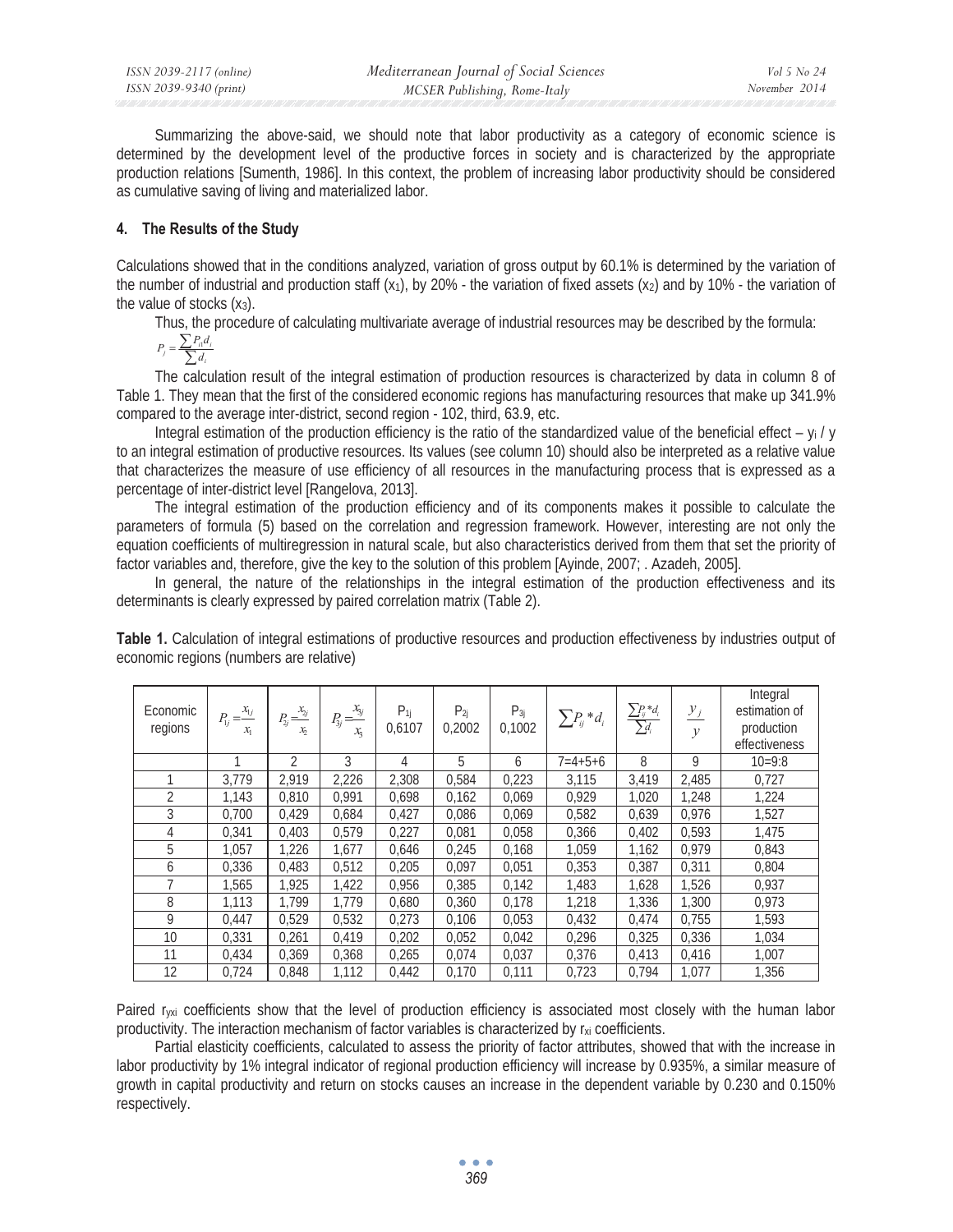**Table 2.** Matrix of paired correlation coefficients of statistical model for integral indicator of public production effectiveness in industries output of economic regions

| Indicator                                                   | $\mathcal{V}\mathcal{X}$ |        |        |  |
|-------------------------------------------------------------|--------------------------|--------|--------|--|
| Integral indicator of regional production effectiveness (y) |                          |        |        |  |
| Labor productivity $(x_1)$                                  | 0.9369                   |        |        |  |
| Capital productivity $(x_2)$                                | 0.6843                   | 0.4860 |        |  |
| Return on stocks                                            | 0.4112                   | 0.1568 | 0.5876 |  |

However, partial elasticity coefficients still have more limited cognitive value in comparison with partial coefficients of determination, since they take into account only the intensity of the effect of changes in factor variables on the dependent variable, but do not take into account the limits of the influence [Krasnopevtseva, 2013]. Partial coefficients of determination, free from this defect, showed that regional production efficiency by 76% is determined by the variation in labor productivity, by 13.7% - a variation of capital production, and by 7.5% - a variation of return on stocks. Consequently, in a regional economy increase in labour productivity is ultimately a decisive factor in growth of production efficiency.

### **5. Conclusion**

The weighted coefficients thus obtained explain how increase in the production efficiency can be achieved while reducing the return on assets.

In order to verify the effectiveness of particular organizational - technical activities, it is necessary to fulfill a stipulation: to some extent, product of human labor productivity indicator and its calculated weighted coefficient should exceed the product of capital productivity decrease and respective weight.

The results of the analysis are most characteristic of engineering [Garshina, 2013]. In other industries, there is specificity in the distribution of the weighted coefficients with the performance indicators of the use of certain types of resources in the manufacturing process. In the oil-refining industry the nature of fixed assets plays an increased role in shaping the production efficiency, due to the high capital intensity of production, and in the tire industry - the use of stocks.

The problem of measuring public production effectiveness is inseparable from the problem of measuring labor productivity. On its basis, the best ways to increase the development efficiency of regional economy and its individual sectors are determined, in particular with a different dynamics of labor productivity and return on capital stock and working capital, the intensity of plans is measured, and some other economic and planning and economic-statistical problems are solved.

#### **References**

Abalkin L.I., 1987. Social labor productivity: nature, role, growth factors, ed. L.I. Abalkin, Moscow, Mysl.

- Andreyeva, E.L., Polkova, T.V., 2013. The estimation of labor life quality in regions of Russia. Economy of Region, 3: 91-100.
- Ayinde, K., 2007. A Comparative Study of the Performances of the OLS and some GLS Estimators when Stochastic Regressors are both Collinear and Correlated with Error Terms. J. Math. Stat., 3: 196-200.
- Azadeh, A., J. Nouri and I.M. Fam, 2005. The Impacts of Total System Design Factors on Human Performance in Power Plants. Am. J. Applied Sci., 2: 1301-1304.
- Barysheva A.V., 1999. Labour productivity in the developed capitalist countries, Moscow, Nauka.
- Basovskaya E.N., 2013. The main factors of productivity and wages in modern Russia. Scientific research and development. Economy, 2 (2): 3-10.
- Belyaeva E.S., Markina S.A., 2012. Current approaches to solving problems of increasing productivity. Proceedings of the Southwest State University. Series: economics, sociology, management, 1:40-47.
- Celin E.N., 2002. Labor productivity: methodology for determining and reserves of growth. St. Petersburg Agropromizdat.
- Farzianpour, F., A.R. Fouroshani, R.G. Vahidi, M. Arab and A. Mohamadi, 2011. Investigating the relationship between organizational social capital and service quality in teaching hospitals. Am. J. Econ. Bus. Admin., 3: 425-429.
- Gagarinsky A.V., 2013. Methodological support of management process of working efficiency in an industrial plant . Kazanskaya nauka, 8:13-17.
- Garshina O.P., 2013. Ways of increasing productivity in machine-building enterprises. Bulletin of the Samara State University, 1 (102): pp.164-170 .